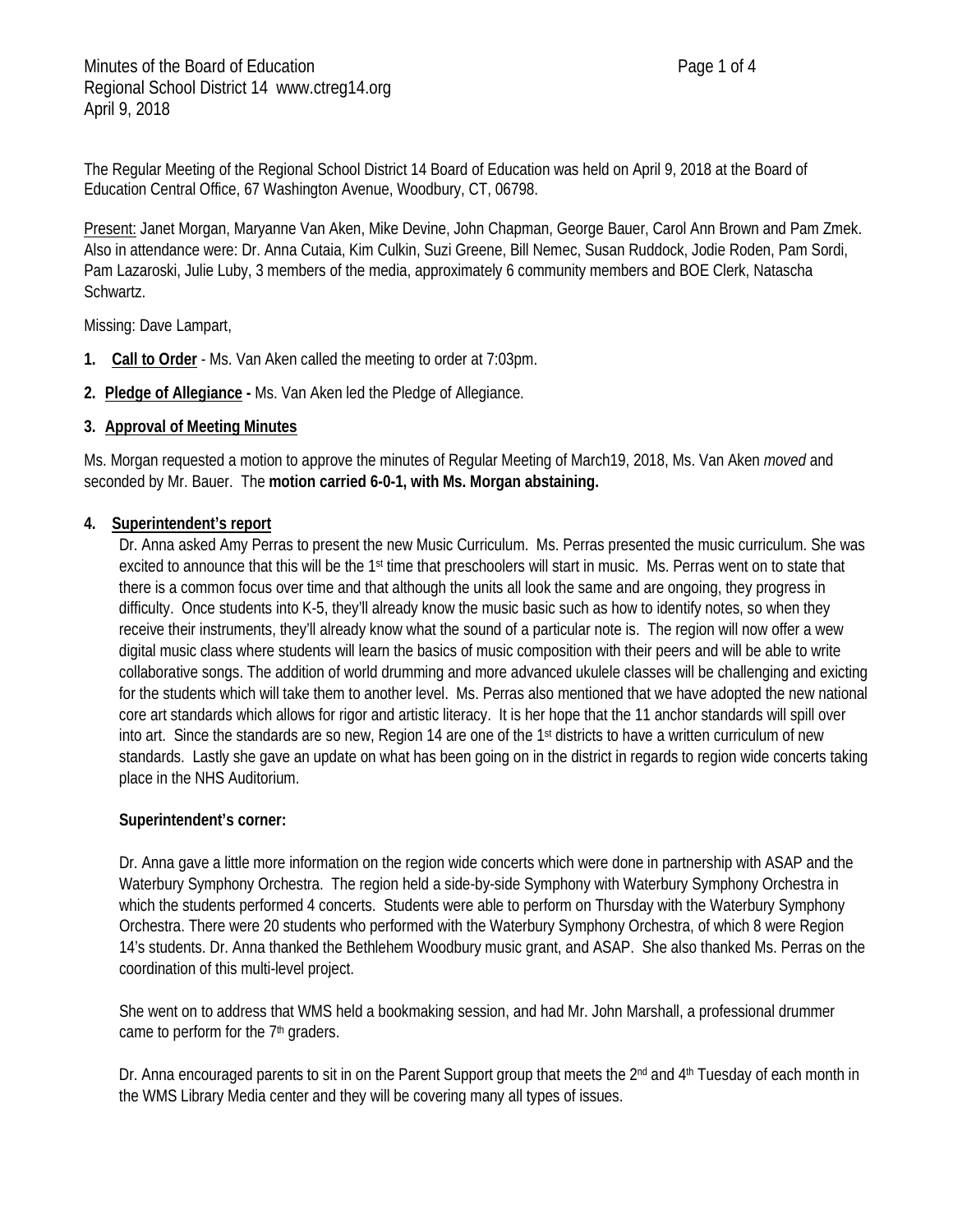Lastly the Preschool screening day was held today and the region is already look into next year.

### **5. Board Committee Reports**

Finance Committee – Mr. Bauer advised that the committee met just before the BOE meeting and went over the year-to-date NHS renovation financials and the regular year-to-date financials. He advised that they discussed the repayment options of the region's debt service. The total revenue to date is \$24,976,657 and expenditures are \$22,797,557.

# **6. Board Chair Comments** – none

# **7. Public Comment** –

Paula Paolino of Woodbury talked about negative climate, her dismay with the BOE and citizens' right to petition. She went on to mention that she believes that the Board is misleading the public into thinking that the Director of HR position is not a new one. Ms. Paolino stated that she will continue to go to the State Board of Education to raise her concerns to them.

Mrs. Bullock of Woodbury told the BOE that she received a call from one of the highest members of the State Department of Education telling her that they are opening a formal investigation against Region 14 based on a situation that she had with 2 of her children. Mrs. Bullock asked that the Superintendent retract her statement that was quoted in the media saying that the region has the support from the state.

Marisa van Galen of Bethlehem read a statement from Cristina Godfrey also of Bethlehem concerning her daughter who requested to receive Special Education accommodations for her daughter who suffers from a condition. She stated that she feels that she has not had a good experience so far in the short time she's been in the region.

Theresa Mieczkowski of Woodbury read CABE code of Ethics to the Board of Education and wanted to remind them of their duties. She also advised the Board that there is another petition being circulated for the removal of all BOE members.

Dawn Cipriano of Woodbury stated to the Board that her 2<sup>nd</sup> grader has been subjected to sexual harassment, sexual assault and was touched inappropriately on many occasions. She believes that there has been unacceptable behavior by the administration and the Superintendent. She went on to say that the harassment and assault were reported on many occasions and feels that she was not being listened to.

Dawn Richter from Woodbury stated that her son attended school in Region 14 and was removed in December to be home tutored and believes that the region has done nothing for her child. She did not report this to the Board of Education but instead filed a complaint with the State and feels that the school is accountable for what they've done to him.

### **8. Old Business**

Mr. Bauer moved that the Region 14 BOE approve the policy revisions as presented and was seconded by Ms. Van Aken. The motion carried unanimously 7-0-0.

# **9. New Business**

Ms. Morgan requested a motion to add agenda items under new business.

A. Ms. Van Aken moved to add the following item to the agenda: Contingent upon advancing, move that the Region 14 BOE approve the NHS Robotics team out-of-state trip to Detroit, MI and seconded by Mr. Bauer. The motion carried unanimously 7-0-0.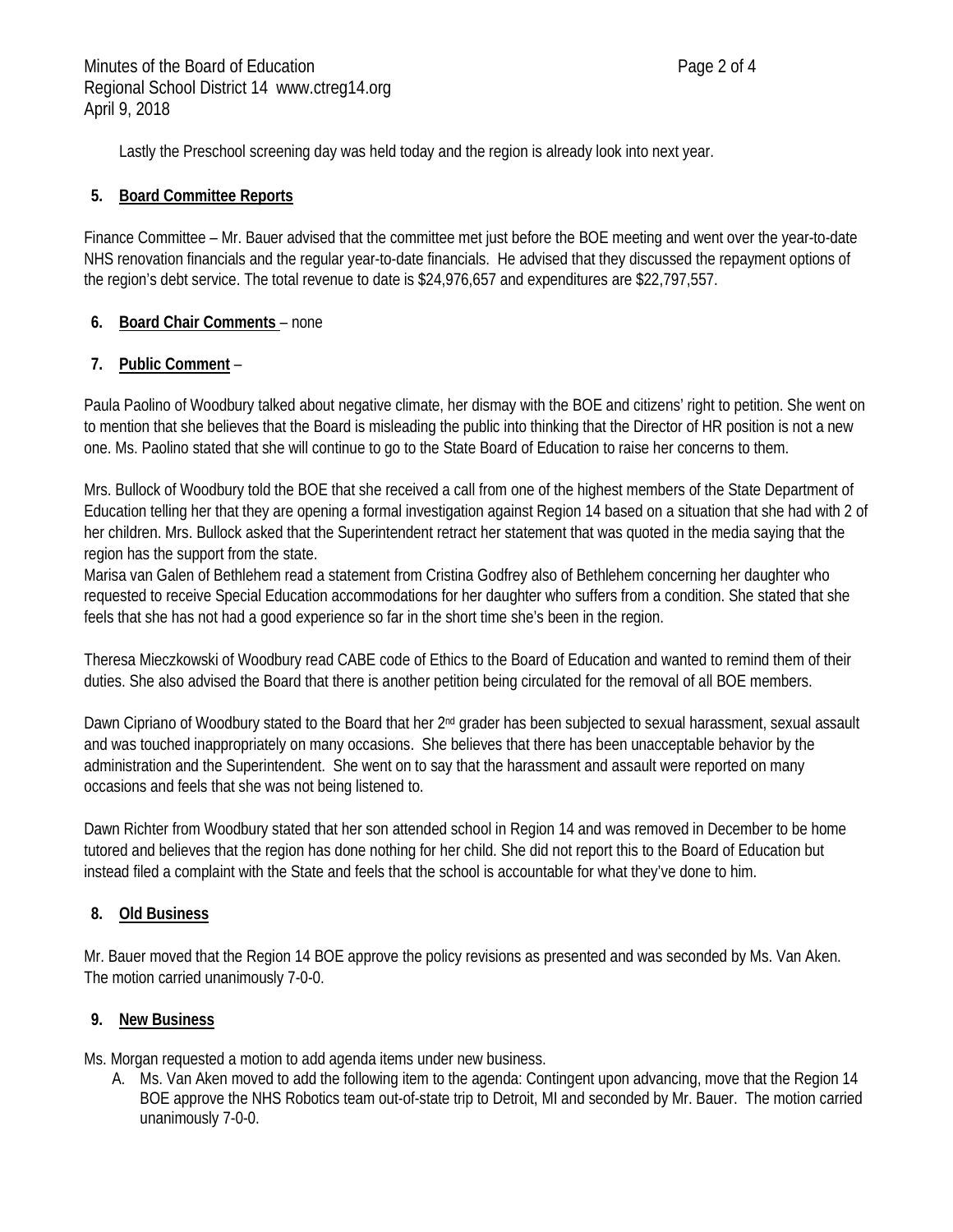- B. Mr. Bauer moved to add the following item to the agenda: Move that the Region 14 BOE award the bid in the amount \$77,150 to Silver Petrucelli located at 3190 Whitney Avenue, Hamden, CT 06518, to conduct a demographics and feasibility assessment. Seconded by Ms. Van Aken. The motion carried unanimously 7-0-0.
- C. Ms. Van Aken move to add the following item to the agenda: Move that the Region 14 BOE go into executive session to ratify the proposed collective bargaining agreement between the BOE and the Nonnewaug Secretarial Association covering the period of July 1, 2018 to June 30, 2021, and seconded by Mr. Bauer. The motion carried unanimously 7-0-0.
- D. Ms. Van Aken move to add the following item to the agenda: Move that the Region 14 Board of Education enter executive session for the discussion/strategy/response of parent complaints against the Superintendent, Board of Education and School District. Seconded by Mr. Bauer. The motion carried unanimously 7-0-0.
- E. Mr. Bauer moved that the R14 BOE name Saturday, June 23, 2018 as the Graduation date for the NHS Class of 2018. Seconded by Ms. Van Aken. The motion carried 7-0-0.
- F. Ms. Bauer moved that the R14 BOE authorize the use and expenditure from the BOE's Capital/Non-recurring Expenditure Reserve fund in the amount of \$244K as presented. Seconded by Ms. Van Aken. Motion carried unanimously 7-0-0.
- G. Ms. Van Aken moved that the R14 BOE authorize the use and expenditure from the BOE's Capital/Non-recurring Expenditure Reserve fund in the amount of \$77,150 as presented. Seconded by Mr. Bauer. Motion carried unanimously 7-0-0.
- H. Ms. Van Aken moved that the Region 14 BOE award the bid in the amount \$77,150 to Silver Petrucelli & Associates, 3190 Whitney Avenue, Hamden, CT 06518, to conduct a feasibility and demographics assessment as presented. Seconded by Ms. Zmek. The motion carried 6-0-1, with Mr. Devine abstaining.
- I. Ms. Van Aken moved that the R14 BOE approve and adopt the superintendent's proposed budget for the fiscal year 2018-19 in the amount of \$34,137,402 as presented. Seconded by Mr. Bauer. Motion carried unanimously 7-0-0.
- J. Ms. Van Aken moved that the R14 BOE schedule and warn the Annual District Meeting for Monday, May 7, 2018 at 7:00pm in the BOE Room, located at 67 Washington Avenue, Woodbury, CT concerning the 2018-19 budget with said meeting to be adjourned to a referendum on Tuesday, May 8, 2018 from 6:00am to 8:00pm in the Towns of Bethlehem and Woodbury CT, as presented. Seconded by Mr. Bauer. Motion carried unanimously 7-0-0.
- K. Mr. Bauer moved that the secretary of the BOE is authorized, to prepare and cause to be printed and distributed explanatory text regarding the 2018-19 budget referendum, as presented. Seconded by Ms. Van Aken. Motion carried unanimously 7-0-0.
- L. Ms. Van Aken moved that contingent upon advancing, the Region 14 BOE approve the NHS Robotics team out-ofstate trip to Detroit, MI and seconded by Mr. Bauer. The motion carried unanimously 7-0-0.

Ms.Morgan requested that the BOE go into executive session to ratify the proposed collective bargaining agreement between the BOE and the Nonnewaug Secretarial Association covering the period of July 1, 2018 to June 30, 2021, and also moved that the Region 14 Board of Education enter executive session for the discussion/strategy/response of parent complaints against the Superintendent, Board of Education and School District.

The BOE moved into executive session for discussion on the ratification of the Nonnewaug Secretarial Association contract at 7:57pm. Ms. Morgan invited Dr. Anna, Mr. Arum and Ms. Culkin.

The BOE moved out of executive session at 8:25pm.